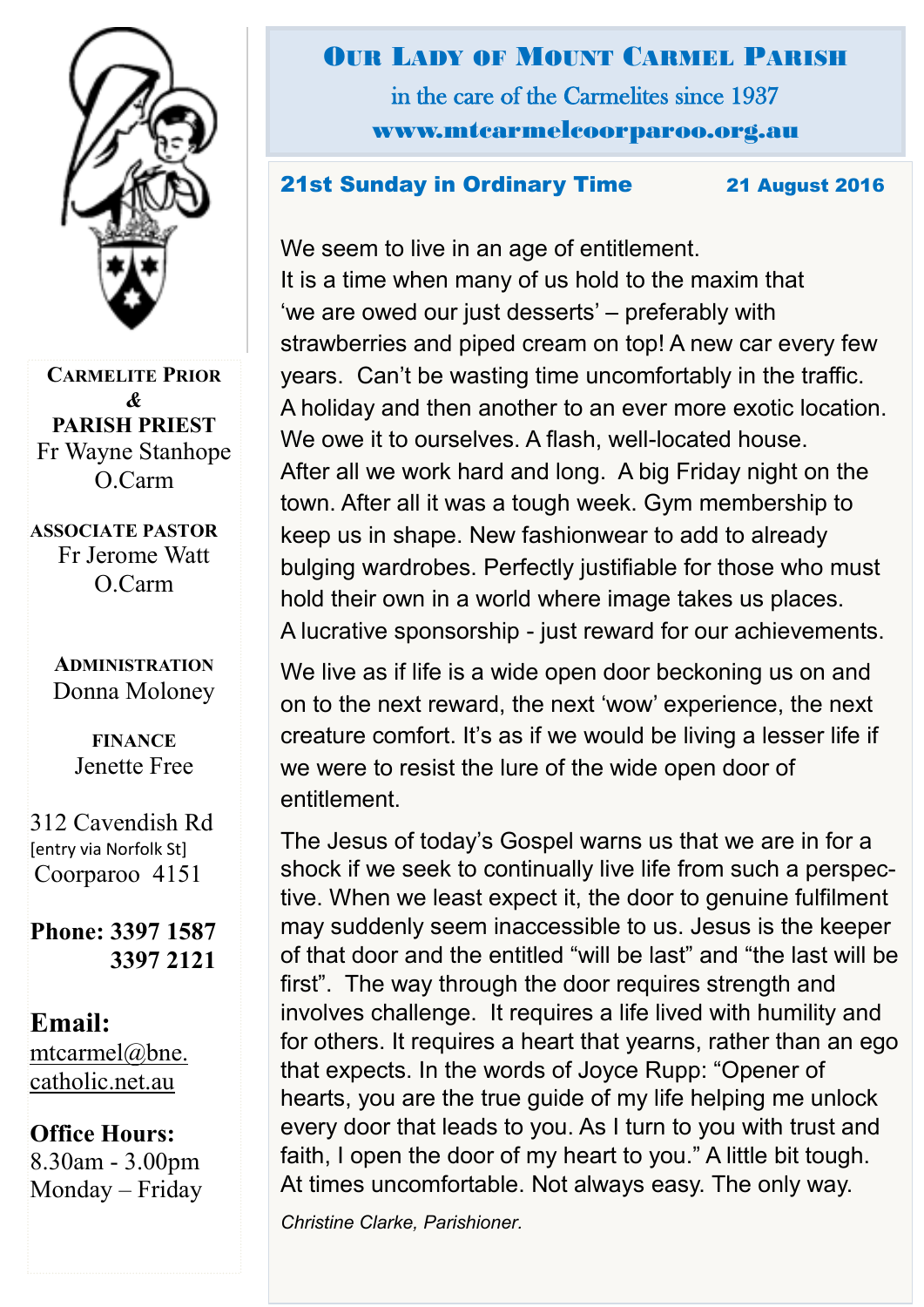# PARISH MASS TIMES

 Weekends: Saturday Vigil: 6pm Sunday: 8.30am & 5.30pm

Weekdays: Monday to Saturday 9am *A Mass of Anointing is held on the first Wednesday of every month at 10am followed by morning tea.*

## Reconciliation:

Saturdays 9.30am – 10am

Rosary: Mondays – after 9am Mass

**Please Note: There will be no 9am Mass this Thursday 25th August.**



## **BAPTISMS**

This weekend we welcome **Poppy Heinrich** & **Arkie Kristenson** into our Catholic community.

### **Episcopal Ordination of Monsignor Anthony Randazzo**

Fr Jerome Watt & Fr Paul Chandler O.Carm

*\_\_\_\_\_\_\_\_\_\_\_\_\_\_\_\_\_\_\_\_\_\_\_\_\_\_\_\_\_\_\_\_\_\_\_\_*



will be in Sydney this Wednesday 24th August to attend the Ordination of Monsignor Randazzo as an Auxiliary **Bishop of Sydney**

 *We offer Monsignor* 

*Randazzo our congratulations and prayers on his new appointment.* 

*Monsignor Randazzo was raised on the Gold Coast, attended Brisbane Seminary and was Parish Priest at Regina Caeli, Coorparoo from 2001-2003.*

**Next Sunday's Readings: 28 August (22nd Sunday in Ordinary Time) Sirach 3:17-20,28-29; Heb 12:18-19,22-24; Gospel: Lk 14:1,7-14**

#### **Novena to Blessed Teresa of Calcutta**

in preparation for her canonisation on Sunday 4th September. Novena to be held at St Mary's, South Brisbane from 27 August—4 September (6-7pm Adoration, Rosary & Novena) *note: Novena at 4pm on Sunday 28th* 

**Parish Pastoral Council meeting this** Tuesday evening 23rd August, at 7pm in the Carmel Community Room.

\_\_\_\_\_\_\_\_\_\_\_\_\_\_\_\_\_\_\_\_\_\_\_\_\_\_\_\_\_\_\_

\_\_\_\_\_\_\_\_\_\_\_\_\_\_\_\_\_\_\_\_\_\_\_\_\_\_\_\_\_\_\_\_\_\_

**Carmel Cellars** meet this Thursday evening 25th August, at 7:30pm in the Carmel Community Room.

## **Golden Wedding Anniversary Mass**

\_\_\_\_\_\_\_\_\_\_\_\_\_\_\_\_\_\_\_\_\_\_\_\_\_\_\_\_\_\_\_\_\_\_\_\_\_\_\_\_\_

Couples celebrating their **Golden Wedding anniversary**  *(or more)* and their family and friends are invited to Mass with Archbishop Mark Coleridge at the Cathedral of St Stephen, Brisbane **Saturday 1 October 2016 @ 10.00am.**  Light refreshments will follow the Mass in the Hanly Room. RSVP to

> [cathedral@bne.catholic.net.au;](mailto:cathedral@bne.catholic.net.au) 3324 3030

by Wednesday 28 September 2016 The car park will be available from 9.00am, entrance from Charlotte Street.



#### **2016 Year Of Mercy**

*"It is not the magnitude of our actions that matter, but the amount of love that is put into them."*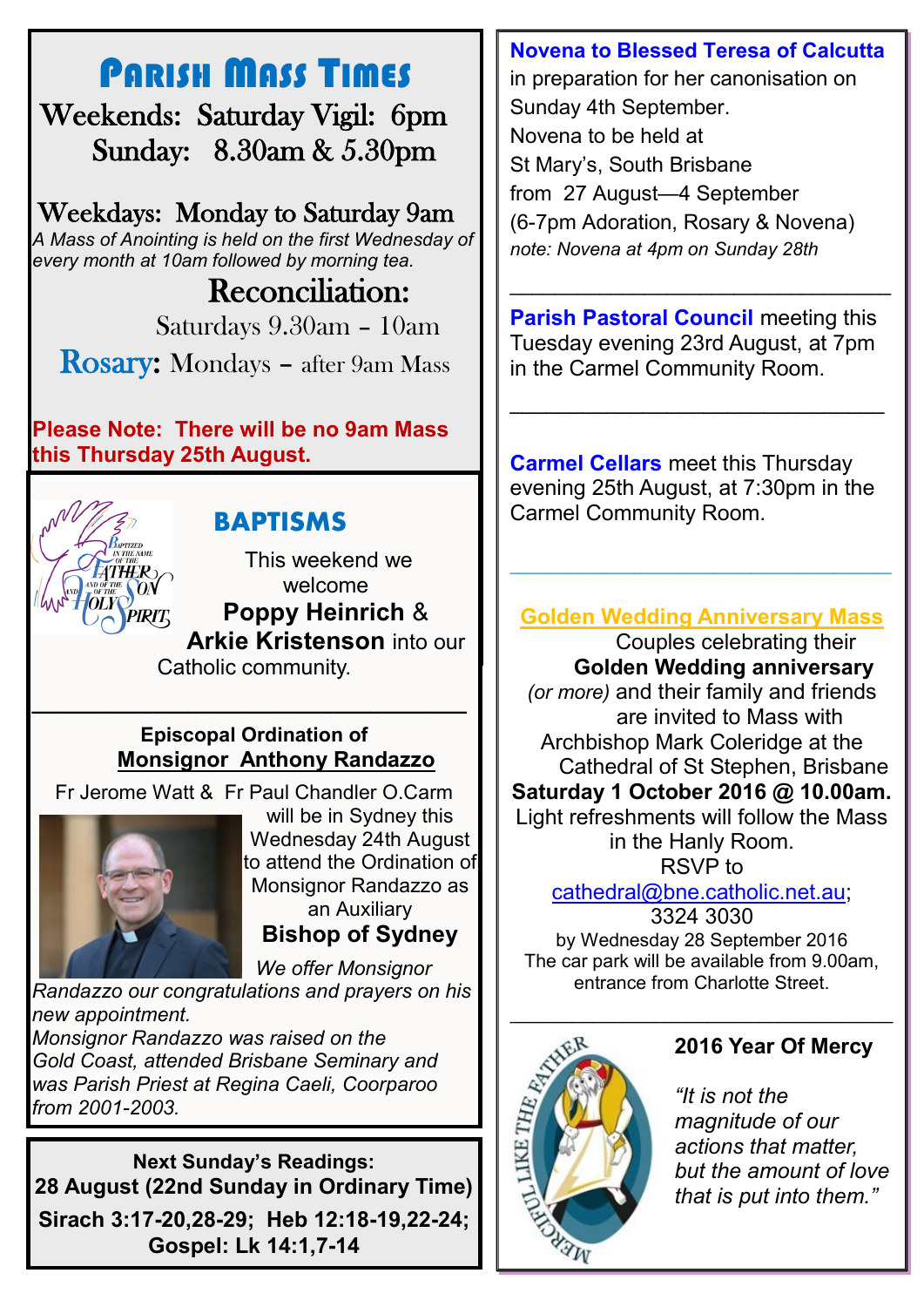# **Notices**

*St Joachims Parish are organising a 5-day bus tour to Nambucca Heads 8th - 13th September 2016. The cost of the tour is \$795 per person twin share. The fare includes all meals and admission charges to associated attractions. For more information please contact Mr Tony Toohey [aajtuy@optusnet.com.au](mailto:aajtuy@optusnet.com.au) phone 3349 4308*

\_\_\_\_\_\_\_\_\_\_\_\_\_\_\_\_\_\_\_\_\_\_\_\_\_\_\_\_\_\_\_\_\_\_\_\_\_\_\_\_\_\_\_\_\_\_\_\_\_\_\_\_\_\_\_\_\_\_\_\_\_\_\_



 Parliament is due to vote on the decriminalisation of Abortion very shortly. The proposal is to make abortion available up until the due date. If you wish to object to this proposal, you are asked to write a letter to your local member of Parliament objecting to this Bill….. **Pope Francis**: "*so great is the value of human life, and so inalienable the right to life of an innocent child growing in the mother's womb, that no alleged right to one's own body can justify a decision to terminate that life, which is an end in itself and which can never be considered the 'property of another human being".*

**2016 Annual Catholic Campaign** Please support the 2016 Annual Catholic Campaign (Sept.10-11) and help give a Catholic education to children suffering significant hardship. Your gift will be a blessing to a child and bring hope to their family through the Mary MacKillop Brisbane Catholic School Access Fund, which provides bursaries to cover tuition and fees.

*\_\_\_\_\_\_\_\_\_\_\_\_\_\_\_\_\_\_\_\_\_\_\_\_\_\_\_\_\_\_\_\_\_\_\_\_\_\_\_\_\_\_\_\_\_\_\_\_\_\_\_\_\_\_\_\_\_\_\_\_\_\_\_*

\_\_\_\_\_\_\_\_\_\_\_\_\_\_\_\_\_\_\_\_\_\_\_\_\_\_\_\_\_\_\_\_\_\_\_\_\_\_\_\_\_\_\_\_\_\_\_\_\_\_\_\_\_\_\_\_\_\_\_\_\_\_\_\_\_\_\_\_\_\_\_\_\_\_\_\_\_\_\_\_

*Last year, your donations gave this transformative gift to seventeen bursary recipients.*

**Clairvaux MacKillop Open Day:** Friday 26th August 9am –11am Presentation in auditorium followed by College tour. Bookings required. To book a space, please phone 3347 9223 or email gomf@cvxmck.edu.au

**The Catholic Leader is available at the back of the Church—***Grab a copy for just \$2*

*Featured In this week's Leader: - (plus many more articles ) -*

**.** Four-page tribute to Bishop-elect Anthony Randazzo as he prepares for his new mission in Sydney

\* Archbishop Coleridge talks about plans for historic plenary council to consider major issues facing Church in Australia

\* 'With every abortion, the toll is one dead, one wounded' – the latest on the abortion debate in Queensland

\* Archbishop pays a visit to Loaves and Fishes, a place offering food and friendship to the poor